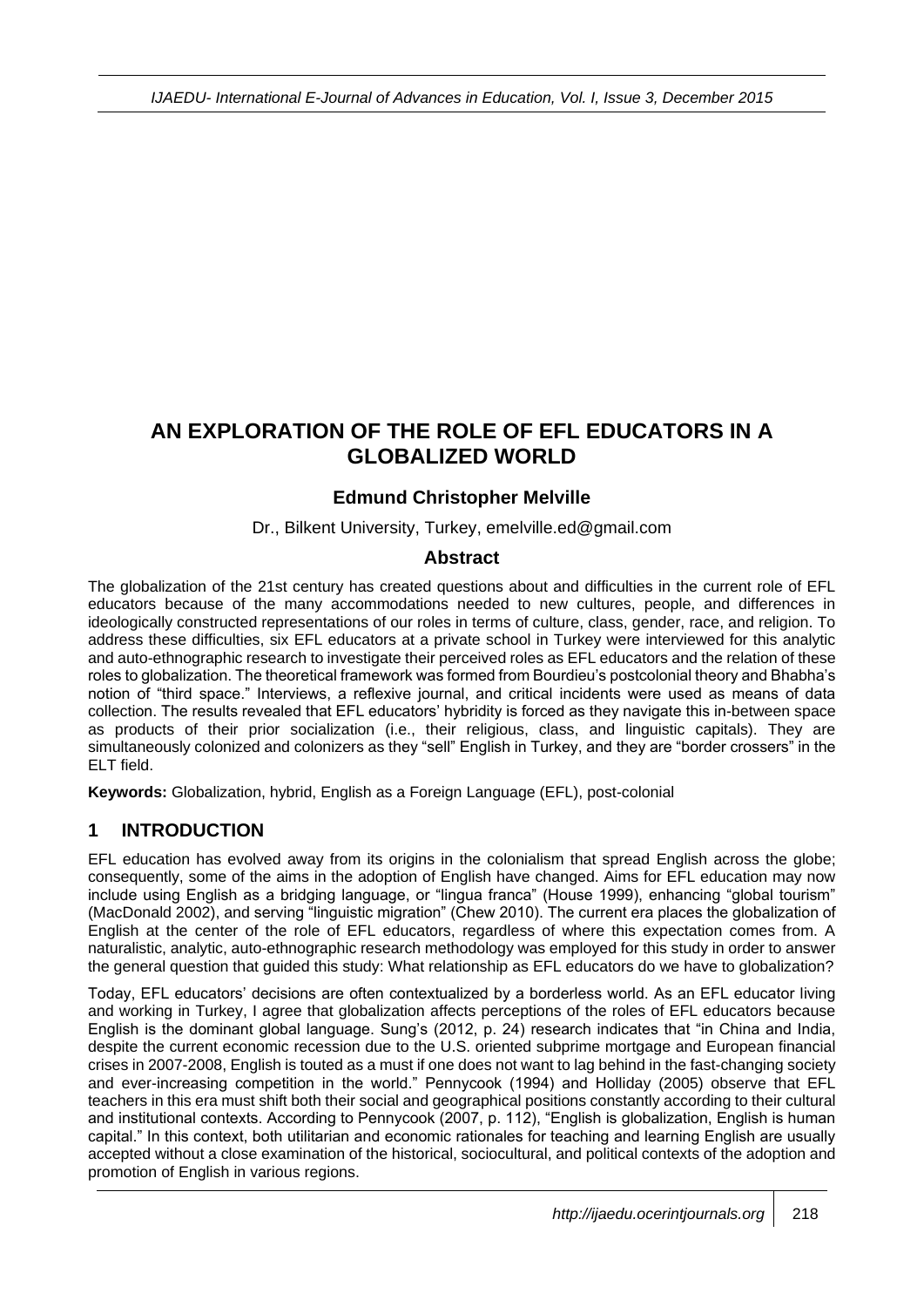#### **2 AN ERA OF GLOBALIZATION**

The term "globalization" often refers to the intensification of capital flows and commodification of relations between states, people, entities, that is grounded in modernization and fueled by the expansion of Western capitalism (Jay 2001). Globalization is also linked to the rise of transnational corporations and the spread of marketplaces across national boundaries, as well as to a rapid deterioration in traditional cultures and disruption in the boundaries of nation-states.

Some researchers, such as Appadurai (1996, p. 7), reject the idea that globalization is synonymous with homogenization or Western domination. He insists that the consumption of mass media and the rapid rise of technology promote virtual travel, which encourages physical travel and thus creates a culture that provides a context for the exercise of power—for "action" rather than "escape". Acar (2004, p. 2) echoes Appadurai's sentiments in terms of "consumption of mass media" as a factor that has played an important role in globalization. He adds that "mobility of populations" owing to "tourism and migration," "transnationalization of markets," and "the end of the cold war that bought a sense of engagement and mission instead of isolationist policies" have also been important factors in the process of globalization.

## **3 CULTURAL SABIR AND HYBRIDITY**

Several theories of Bourdieu and of Bhabha can help to shed light on the position of EFL educators in relation to globalization. The "cultural sabir," a concept that arose out of Bourdieu's work in Algeria, were the common people who wished to stand apart from traditional society and adopt certain Western models; two different and even opposing logics are locked in a double-sided expression in all realms of existence (Bourdieu and Sayad 2004). Bourdieu (2004) exemplifies this double approach in his observations of the elders of Algeria, who are the guardians of tradition. These elders viewed the actions of the "cultural sabir" as cultural betrayal. Using this idea, Bourdieu characterized the logic of the colonial situation as producing new types of persons who can be defined negatively twice over: by what they no longer are and by what they have not yet become. Bourdieu's opposing logics are similarly exemplified by Bhabha's (1994, p. 86) sentiment of "white but not quite" which expressed the perception of the self that was created by the colonized attempting to live in the world of the colonizer. There is also an attractive ambivalence about such in-between spaces, indicating that identity is fluid and not fixed.

The merger of two separate and unequal groups, then, creates what Homi Bhabha (1994) called a "third space of enunciation" which expresses new cultural ideas that are first generated and then displaced from the thought of the initial separate groups. This merger of two groups within the third space constitutes hybridity, an idea consonant with Moore-Gilbert's (1997) postcolonial theory, in which he asserted along with Bhabha (1977) that "all forms of culture are continually in a process of hybridity" (p. 129) and that hybridity is a "characteristic predicament of the late twentieth century and early twenty-first century" (p. 195). It is not specific to a colonial or postcolonial context, as Bourdieu and Sayad (2004) attested. The term may also apply to those who seek new positions and placements across social differences—whether in terms of class, race, or gender.

To answer the research question posed earlier—"What is the relationship of EFL educators to globalization?"— I began with my own context by interviewing my colleagues at the IPRIS, an English language institute in Turkey, in order to find out how we perceived our roles at IPRIS. In beginning with this specific situation, I hoped to be able to answer the overarching question by generalizing the findings from these interviews.

# **4 METHOD**

I chose auto-ethnography as a method of enquiry because, in making sense of one's self, one can also discern how individuals are socialized and shaped by society and culture, and how they are simultaneously guided by their socialized experiences and understandings.

#### **4.1 Participants**

There were six participants in all: I was the primary participant, and the five secondary participants were surveyed though interviews. I used maximum variation sampling, assuming the existence of the multiple social realities of the participants in addition to my own (Lincoln and Guba 1985). Table 1 provides demographic information for the six participants.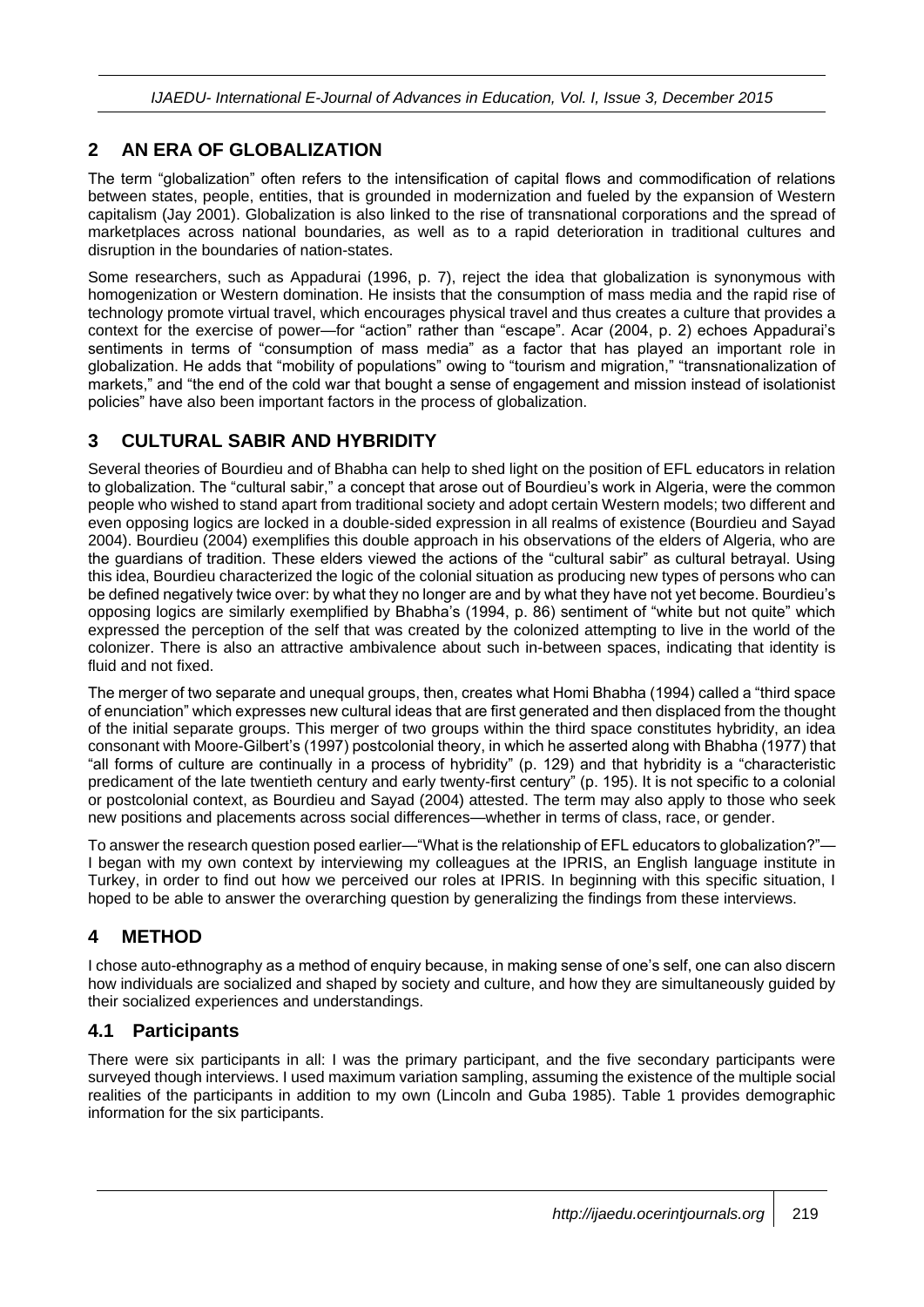| Table 1: Participants |                          |                   |                             |        |     |                                                 |
|-----------------------|--------------------------|-------------------|-----------------------------|--------|-----|-------------------------------------------------|
| <b>Pseudonym</b>      | Years at<br><b>IPRIS</b> | Years<br>teaching | <b>Country of</b><br>origin | Gender | Age | <b>Ethnicity</b><br>according to<br>participant |
| Edmund                | 6                        | 8                 | US,                         | Male   | 40  | <b>Black</b>                                    |
| Can                   | 8                        | 12                | Australia                   | Male   | 36  | Turkish                                         |
| Dexter                | 6                        | 14                | Jamaica                     | Male   | 39  | <b>Black</b>                                    |
| Selen                 | 10                       | 17                | Germany                     | Female | 45  | Turkish                                         |
| Tabitha               | 5                        | 30                | United<br><b>States</b>     | Female | 64  | White                                           |
| Tila                  | 4                        | 8                 | Syria                       | Female | 30  | Syrian                                          |

## **4.2 Data Collection**

Data collection occurred in three successive phases: (1) orientation and overview, (2) focused exploration, and (3) member checks and closure.

For the first phase, I drew on my own experience by keeping a "reflexive journal" (Lincoln and Guba 1985, p. 266). In the second phase of data collection, I focused by conducting two semi-structured, 45-minute interviews with each of the secondary participants to collect data. The third phase of data collection began with the second round of interviews and ended with the member check.

# **5 FINDINGS AND DISCUSSION**

Several commonalities emerged from the interviews. In exploring the participants' view of English as a global language, it became clear that all of us had been obliged to reflect on the very thread that binds us as professionals. Kramsch (1999, p. 138) observed that "[i]f there is one thing that globalization has bought us, and that the teaching of English makes possible, it is travel, migration, multiple alliances and a different relationship to time and place." As EFL educators, Canagarajah (2012) notes, we cannot sustain ourselves as a homogeneous profession with a centralized organization anymore. This change in perspective is crucial because the English language defines us as professionals and is central to our livelihoods. The participants all agreed, in one way or another that the role of English is to represent "the global as well as the local, which often permeate each other" (Canagarajah 2012, p. 262).

As a major signal of the changes participants had observed, almost all of them used the word "now" multiple times in speaking of English as a global language. Can, for example, observed,

English is the language of the world. I mean, English is now becoming very important as we progress in time; English is now becoming like a staple language in countries. We've always had this notion that a second language is beneficial; now you must know your mother tongue and English. English is a given. You have to know English. (Can, first interview, 2 December 2013)

Can clearly perceive the role of English as a global language, his comments also revealing his relationship to globalization, first, because he uses "now" to represent the era of globalization. Second, his comments agree with findings from Sung (2012), who found that English is touted as a must if one does not want to lag behind in the fast-changing society and ever-increasing competition in a globalized world. Can explained further: "I think the reason for this is … that there are more and more countries now where English is the common language … used … for communication." Can explicitly identified the role of English also in terms of the global "now" when he observed, "I see the role of English in the world as the bridge language, and it's more and more a language which you must know now" (Can, second interview, 20 December).

According to House (1999), when two or more different people, none of whom have English as the mother tongue, choose English as a bridge for communication, the role of English becomes the lingua franca. Tabitha, who is from the United States, indicated that she views English as the current lingua franca when she remarked,

I think that now the role of English as a global language has a lot to do with the tourism industry. I was just in the Netherlands and Tanzania, and I was surprised how all of the workers spoke English. But maybe it's because of the British, who were so out in the world, I mean well… the British were the world power for such a long time…everywhere I visit, they don't ask if we're Americans. They ask if we're English.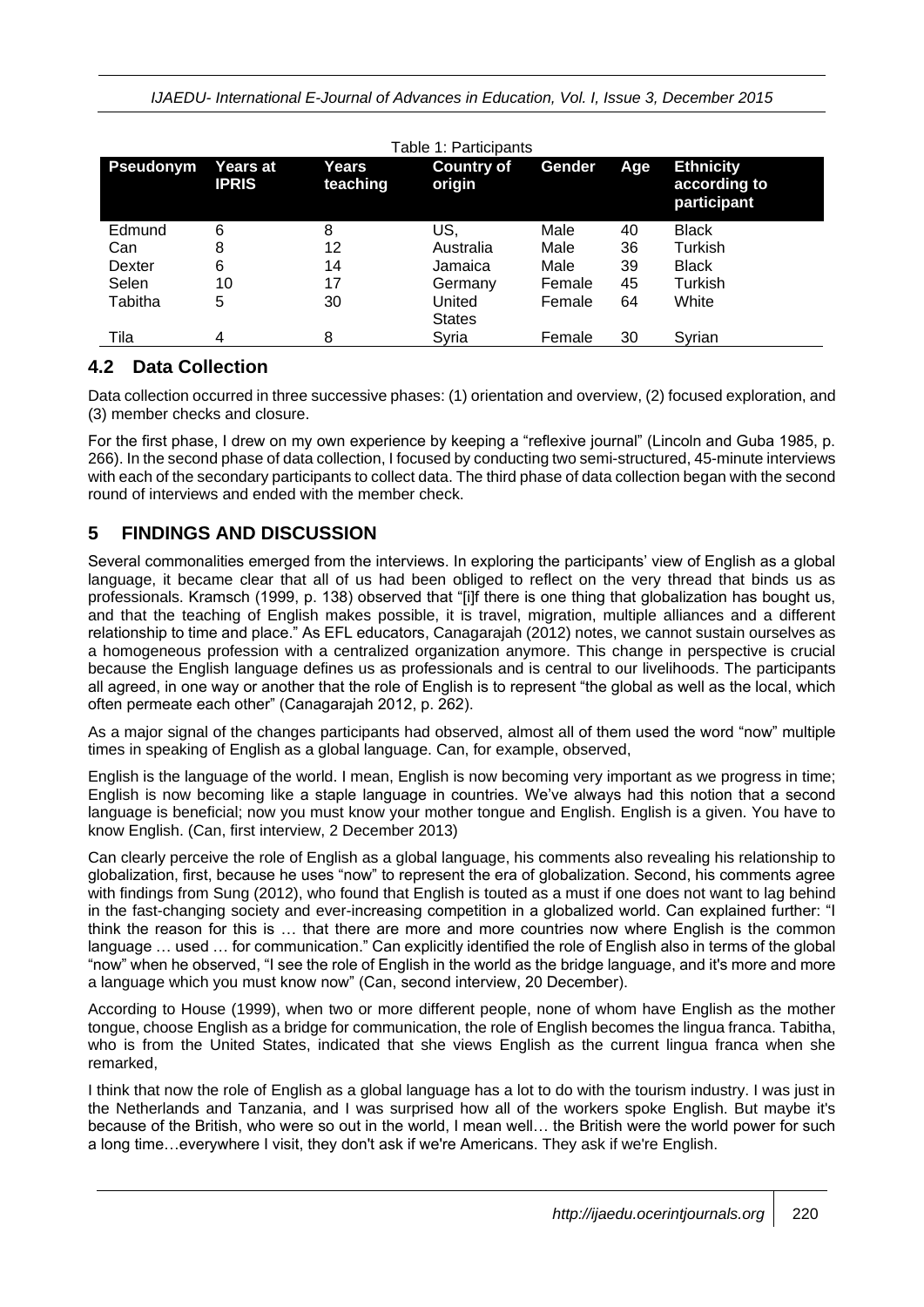Tabitha's comments, like Can's, suggest her perspective on globalization in two ways: she had been surprised at her ability to use English as a lingua franca when she visited both the Netherlands and Tanzania. Second, when Tabitha alluded to "the British … as the world power for such a long time," she was referring to the British imperialism that spread the English language throughout its colonies. In mentioning British imperialism, Tabitha implies, as McLaren and Farahmandpur (2001) argue, that "globalization" has effectively replaced "imperialism" in the vocabulary of the privileged class.

Thus, both Can's and Tabitha's remarks reveal that English is viewed the world over as the dominant language. Al-Jarf (2008), who researches and teaches in Saudi Arabia, likewise showed that 96% of the participants in a study she conducted considered English superior to Arabic. The participants in Al-Jarf's study felt it was imperative to learn English because the world has become a small village in which English is the dominant language. In reflecting on the role of English as dominant, we must also consider Bourdieu's argument that "the social structure of a given field is premised upon dominant and subordinate positions" (Bourdieu and Wacquant 1992, p. 97). Perhaps the consideration of English as "superior" and/or "dominant" results from people's perception of their positioning vis a vis their knowledge of English in this global village.

Tila, who is from Syria and whose mother tongue is Arabic, held views similar to Can's regarding the role of English as a global language, but whereas Tabitha regarded England as the major player, Tila looked instead to the United States, again referring to the global "now" and indicating that a shift has taken place:

The US is politically the strongest country now, so you have an advantage. And as history has shown us, if a country's language is politically strong, that country's language will most probably prevail, and English is a perfect example. As we see, if the English-language speaking country is politically strong, the language also dominates. (Tila, first interview, 29 November 2013)

Tila also hints at her relationship to globalization when she says "as history has shown us" and "if the Englishlanguage speaking country is politically strong, the language also dominates"; here, her words implicate Robertson's (1990) argument that globalization is not merely a contemporary event; he recognizes that it has a long history. Tila's mention of the political strength of English-speaking countries also invokes Bourdieu's notion that the "dominance of language forms is ultimately related to the power structure of a society" (Finlayson 1999, p. 58).

Selen, while echoing the others' view of the role of English as a global language, brought up another aspect: that the use of English imposes a kind of cultural imperialism. She appeared hesitant to link her political views with the English language, but she said, "Now, English has become the world's language. I do not want to put in my political views, but obviously, it is imperialism as well, in that regard, in that while you spread your language, you spread your culture as well. Just look at IPRIS; we nicknamed this place Little America." Selen's explanation demonstrated both affinity and resentment as she said, "Here in Turkey, you have to know English; it is a requirement if you want to be successful. … [A]ll of the research and technological advancements are from the West."

In such circumstances, native English speakers are often preferred, employment-wise, as teachers over those for whom English is truly a second language. In a study of non-native EFL educators, for example, Ozturk and Atay's (2010) study revealed that all of the participants viewed native speakers (e.g., from the US or UK) as being "much more welcome" in Turkey than Turkish EFL educators. Participants in that study made comments like "native speakers don't need to be ELT graduates" and "for them being native is enough" (Ozturk and Atay 2010, p. 137). All of the participants in that study had been rejected for employment at Turkish English medium private schools. Remembering that Bourdieu (1993, p. 72) defined fields as "arenas of struggle for control over valued resources or forms of capital," Tila's and Selen's comments, in agreement with the findings from Ozturk and Atay's study, provide concrete examples of a struggle for valued resources, which is the struggle over economic capital.

In her second interview, Tila mentioned yet another aspect of English as a global language when she observed, "…[E]ven technology-wise, English is the universal language now. Let's say a product is invented in Japan; the labels are translated into English not only for the US and the UK but also for many countries around the globe" (Tila, second interview, 20 December 2013).

Tila's comments on how she views the role of the English language directly related to Dexter's, who said, "Now, there are so many things that you can do with technology in terms of communication. With English, you can make an instant connection anywhere in the world that would take you maybe weeks or months a generation or two earlier." MacDonald (2002, p. 1–2) similarly alludes to the fact that "…the technologies of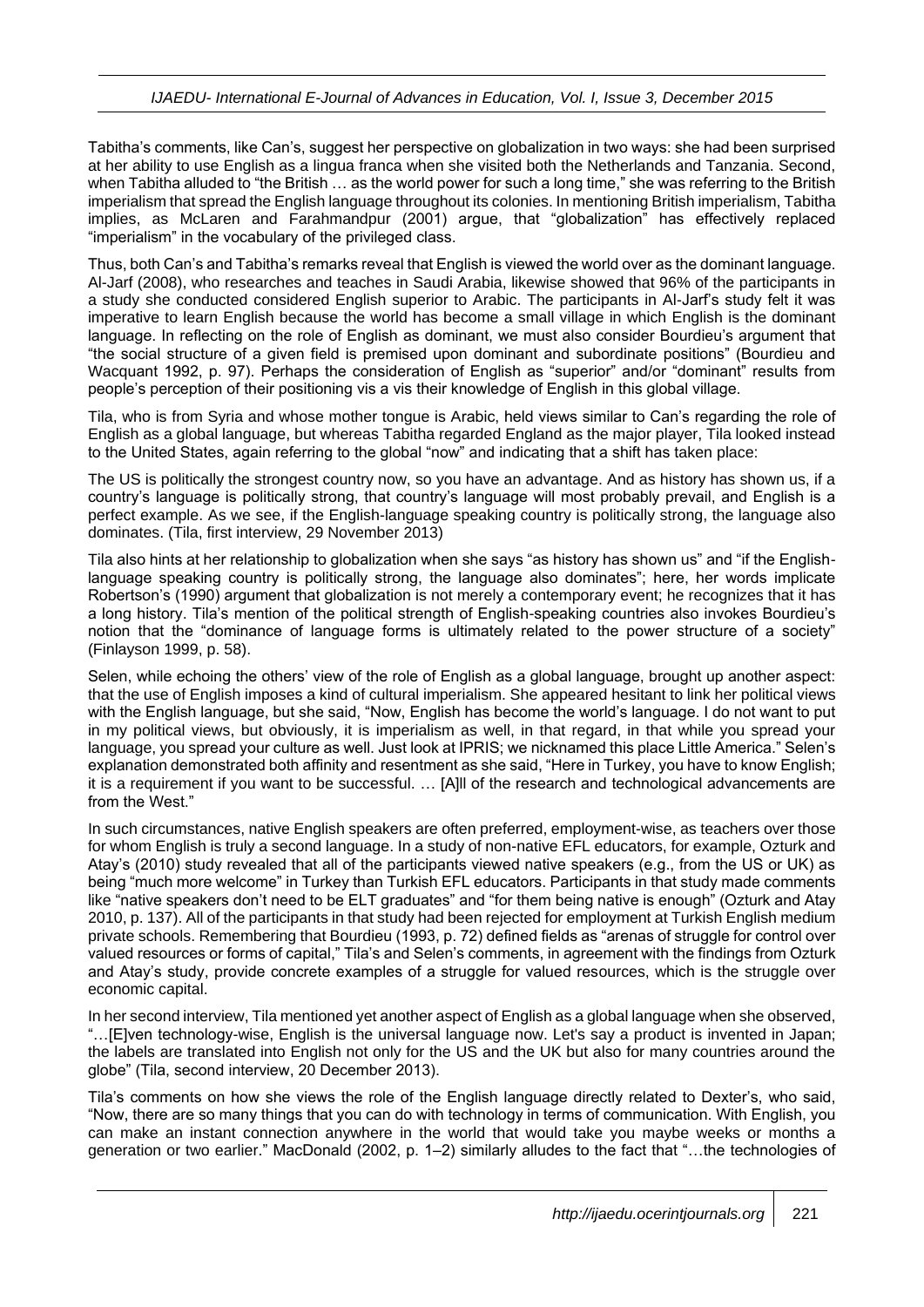globalization that annihilate socio‐spatial distance insert us into webs of relationships with individuals and communities that are unknown to us in any corporeal way."

It is an open question as to whether this "web of relationships" extends in any meaningful way to the individual. Tila, in questioning my interests, did not reflect a "web of relationships" with me as an individual:

OK, we have spoken about how I view the role of English as a global language. Let's talk about how you see the role that the English language plays across the globe…. I know that in Syria, Lebanon, and many other Arabic countries, you need to know English. But Spanish is also spoken all over the world, and we are not sitting here speaking about Spanish. My question for you is [this]: aren't you only interested because of the economic and political power that English has? Isn't that the reason that that you are interested in the role that English plays as a global language? (Tila, second interview, 20 December 2013)

Tila's pointed question, "[A]ren't you only interested because of the economic and political power that English has?" evoked some discomfort. I responded as honestly as I could by explaining that I indeed did not see a separation between "the economic and political power a language has" and the fact that English is the "most sought after foreign language" today. Pennycook (2007, p. 112) wrote that EFL educators provide English education as the "global commodity." Similarly, Bourdieu (1991) has discussed the commodification of language where ELT is referred to as a "linguistic market." As in any market, there are "monopolies in the markets of linguistic goods" (Bourdieu 1992, p. 147). It is possible that I, as an American EFL educator, represent that "monopoly" to Tila, which may have been why her tone was accusatory.

In Bourdieu's "linguistic market," then, the speakers themselves (in this case, the EFL educators) are assigned values. We may conceptualize ELT as a field (an arena of struggle) that has a linguistic market, wherein EFL educators are considered to possess different amounts of linguistic capital. The amounts of linguistic capital (i.e., accents and native or non-native varieties of English) determine the value EFL educators have, depending on the ideology of the country's and school's culture (Finlayson 1999). Such a situation is what Bourdieu termed symbolic violence, "which is exercised upon a social agent with his or her complicity" (Bourdieu and Wacquant 2002, p. 167). In this sense, EFL educators are complicit because there are other options for work. In sum, in the ELT field, the role of English as a global language constructs an arena in which different linguistic representations (different forms of English) are used to compete for symbolic, social capital (i.e., recognition and praise for a job well done) as well as economic capital.

To summarize, although all of the participants in this study clearly stated their perception of the role of English as a global language, their contrasting and sometimes contradictory views still represent the field, in Bourdieu's terms, as an arena of struggle. For us ELT teachers at IPRIS in Turkey, English as the global language separates and binds us. It separates us in terms of how we are positioned as non-native or native EFL educators. It binds us in that our use of the English language in context is the shared tool that sustains us with relation to our social, cultural, political, and economic needs.

#### **6 CONCLUSION**

Interestingly, most of the participants (Dexter, Selen, Can, Tila, and I) come from frequently undervalued positions in terms of race and nationhood (see Table 1). We are, in many ways, the "cultural sabir"; our hybridity is forced because we must navigate an in-between space as products of our prior socialization (including our religious, class, and linguistic capitals). We are simultaneously colonized and colonizers as we collectively work at a private institution that "sells" English in Turkey in a "linguistic market" (Bourdieu 1991); thus to some extent, we, along with the language we "sell," have become commodities in our globalized world. Further, we are "border crossers" (Howey and Zimpher 2006) in the ELT field. We are social agents whose very different habitus (es), forged by a wide range of capitals, mediate our actions and interactions in this field and hybridize our roles as EFL educators. Hence, all of the participants in this study embody/represent hybridity—that is, the cross-cultural. English has become the language of the world, the linguistic capital that allows movement and flexibility; it allows the opportunity to become someone different. The English language itself then presents an opposing logic, being both negative and positive because it enables both freedom and constraint. In sum, EFL educators are perhaps both agents for and products of globalization.

#### **REFERENCES**

Bourdieu, P. (1991). *Language and Symbolic Power*. Cambridge, England: Polity.